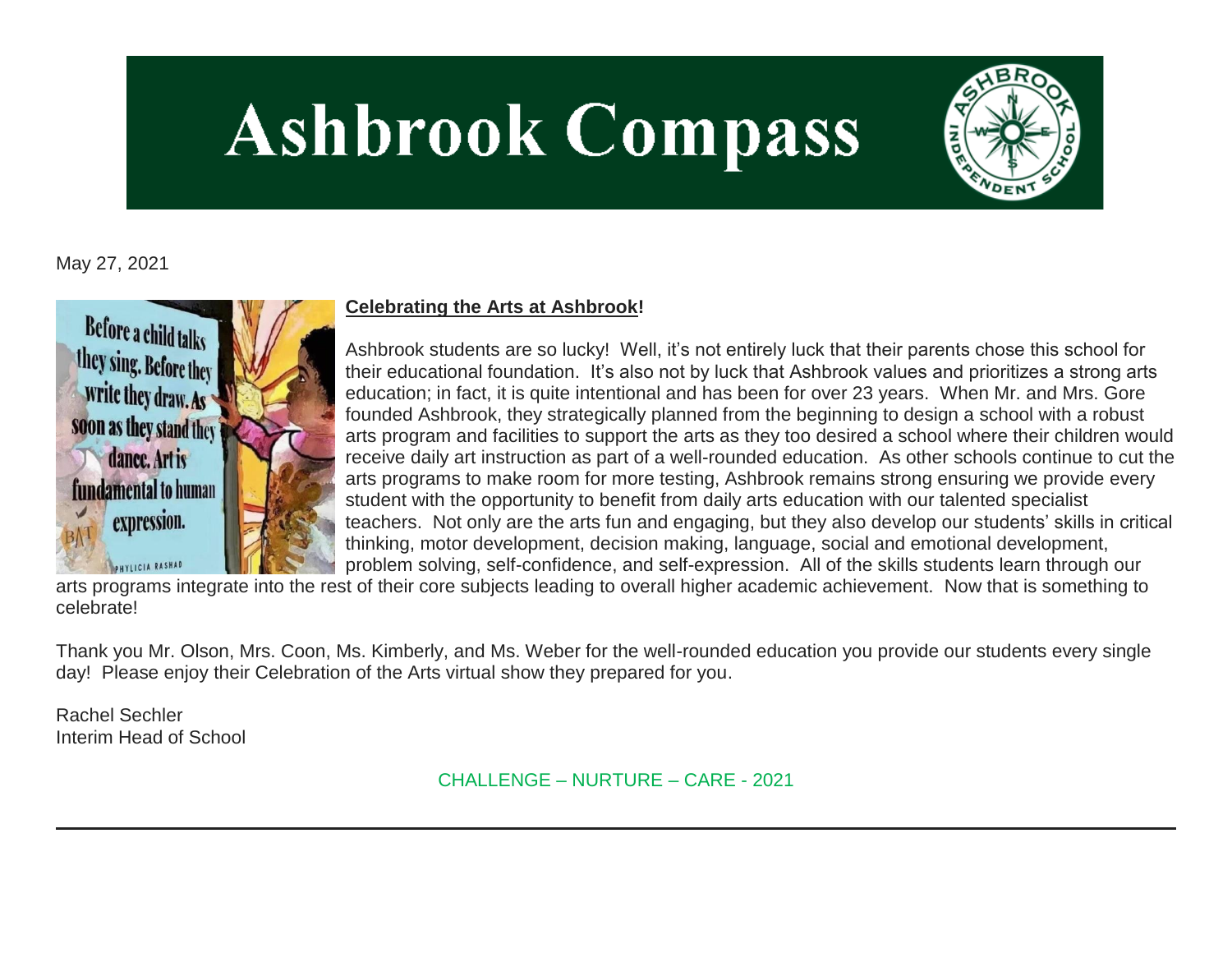From the Specialists:

Ashbrook tradition calls for a celebration of the arts in the spring and that is happening now. We appreciate how wonderful it is to work with your kids in such a supportive school. We recognize how much you value the arts and physical education. You support us and what we do every year in countless ways. It is an honor to do this work.

We hope you see that despite the strange circumstances this year, we are still learning, working, playing, and enjoying ourselves every day. We hope you enjoy the video, and that it sparks interesting conversations with the students doing all these wild and wonderful things.

Erik Olson, Olivia Coon, Kayla Weber, and Kimberly Gifford-Olbrich

#### **Next Week:**

**May 31** -- Memorial Day; No School **June 2** -- PTO meeting via Zoom (details below)

# **Upcoming Dates:**

**June 16** -- Field Day **June 17** -- 8th grade graduation, 1 pm **June 18** -- Last Day of School; half-day, dismiss at 12 noon

Updated -- **[2020-21 School Year Event Calendar](http://link.mystudentsprogress.com/ls/click?upn=t3AI3kjK1Pyk9qPfHnOahelBVVSIlRAa3GeSLMbkINmgHr3guxrPuqfp-2Bh-2FJW4nCZ4g8Gi3XkGXC-2FKATZbsSvlLtGaxynoxi8rg7wuoRjJ9ogb5HbX999Eip-2FZE6wLdBt-2FZXHJBS6zquMLtzN9wyAf-2BwWQPV3rI3lDDknuQ1JHMBzJ8gUYT-2F7YzNEwZY9IsL01sHprQ-2FIDOi-2FxvxQxcWeu-2FLg4DWCvJZy51IrsH8vPbEbNYiaMe7OT-2BYVHBjA6If6Cy7Mms4taffQVXa23QhNsE07HaGgkiu3fqtaJkTJjujoF8geB-2B7yrFJlU-2Bh73cj7oh1KB0ZWcWlNyH4qILVtYy3xahPAyIDi-2FG8GbPIbbMnjHGsyDRcKhRBK01iIs0fWqLDocQrloAUZMJ2oyRRmomJiqxd8x5nm2tsxL6wpP0tqjz-2BRT10Y58FhIoH48TgPplUYhhzJvLEmRSNpyhz5VhooRDAGAW42Jwa7NEBpqdQd1pC7c9i74l-2B7qocqb4NFCx2zNQdMXBq7aPsdV1jBwFOcBoDfD-2BkMY9Q2-2Fz5TM9xC3hN5KM3lImdKPKAuQlU8z9DBnPQ6JHoZkYX6gdK1q2EDnTQzS1hFboCQrgWAPMKvnFvGQ91zsZ3YbPRZrtBTsE8nm0LFctt1l2hLHszorEeN2S9WwA5wgERaD7rVnB33cySZWT-2BioV-2FxoVNhOXSQ-2B9Ak4v5yJ76uEuEAAGsNS-2Bs-2B7xzZZxiJOoOrzyLh68-3DS3kB_1PndbFfBoQGSZbxwXHHEexw3B2F0fG-2BUmuXm6a-2BX-2BzsT7ti3Jkkb26LgW1sW4QubRAhlCADc0zibS6cyEw2KCRRYIGvbID9y9ySIlHb2srLD-2FLqffewo90ptR9RkZVDKLeA9hD2DDEvc2fqzwbvJ3zLcWJeoMJwqPT41iqxeyoitEbSYOuulziZ-2B3yI2ZPTpEk-2FQ9SsqrVkntAZoXQZR9Jqyhee1PmvkX4qxQWACYsAW50r4NfxdVFZIl-2FxhVv-2FIZgHqQS1OBgdlPfJfdOuYtG-2Fty07cndqEGf3Qb2UtknGMY-2FvG8w67M8aBSb56L5EHrQlFEqboGDijjD7LTiNktrmJiiyDaHhu4XzAOjAvzmhd5r-2BgGqbu5nqFUZ2agAiskUKLeYFSZQE-2BpkikWi42SE2-2F0aN1-2Fx7ynT3NZipA9QALImzCBWvDW7tJgqK-2F-2FBZx)** New -- **[2021-22 School Year Event Calendar \(DRAFT\)](http://link.mystudentsprogress.com/ls/click?upn=t3AI3kjK1Pyk9qPfHnOahelBVVSIlRAa3GeSLMbkINmgHr3guxrPuqfp-2Bh-2FJW4nCZ4g8Gi3XkGXC-2FKATZbsSvlLtGaxynoxi8rg7wuoRjJ9ogb5HbX999Eip-2FZE6wLdBt-2FZXHJBS6zquMLtzN9wyAf-2BwWQPV3rI3lDDknuQ1JHMBzJ8gUYT-2F7YzNEwZY9IsL01sHprQ-2FIDOi-2FxvxQxcWetx3uPiVsOO-2BTqPctwW7ytf9RkxC1x3UjTIEBtRaqxRocHrr-2BmciBR4-2BJ-2F9FRK9RIbCVijz3zpNIIcd4PIsUMddSSVNBf6Erlmv-2BHBcLMpY-2BXATDQ1ruaOReFDZmWYSBv8U-2FG-2FKOr0yEkAwqSdMzdcQ3gq4Z79RZNOTZP4nGap5-2B4nzc4nIf29OyD3NhvJHQaLkc85sE-2FfYbPaGyyk6H2FOzJRYThJmT37US6LpTrGNlh9HxVTLYe1LpjcNTBXNJsSKlp-2BAa-2BVuGTdE8v33fTt9-2BgR-2BE9tSlDPzhNHxWPZ2RZ535aLRz3SoCCiPZR3EABfh4FMKDRC4z2q-2Bvjvbtim7SOD4kDD2r5XYSDBe4a3bcI5fNds6iRAQWmj3uDnwn3-2B3tKuGNT1JKaRpJXKTgGLzWZLAnNUo4fvdQC77H83vaK-2BM8PCeLuljt-2FRAsnx0cP-2FGdRouESOyMOB5ORkT-2BH-2Bkw4hRRiiTCpe61BsZqpA-2BuahWr_1PndbFfBoQGSZbxwXHHEexw3B2F0fG-2BUmuXm6a-2BX-2BzsT7ti3Jkkb26LgW1sW4QubRAhlCADc0zibS6cyEw2KCba0qEXhP0b-2FrX4qUuIMAZr7QRsmO7RMtYlk175-2FOAhc6exDSKjbvQDZLrByvLx9cTqd9385kBdkmdsmyQjO0-2B67wvcyYl1E8NyIYkW0CruApGL2171rVTjnvEOKGJAHvgnCqn-2BOrhlEJSDyTfDqsdWptykHBYnylGNMOWaMah-2FDiyhe6cdOzEXAIgl6pMJXnujg-2BaW2IOOJb696baSgH5QkO7jlzWAhER-2FZ3ApIWmBVJ4REZpApdeystVbcQRNBeBKe9oeq1sze4-2FbWDQCeS5vaEl-2FDjKJc6urdbhJMRCynwtdf9RFaWIS2QCOx8fne2UXvsMH2mQvNTUP7n8-2B6anuk59cV1ZFR33XSyZN1XbPE)**

## **Ashbrook Mask Policy Continues**

While we acknowledge that there have been a lot of changes to the statewide mask policy, masks will continued be required at Ashbrook through the end of the year. We will continue to monitor the situation over the summer and determine best practices for next fall in late August.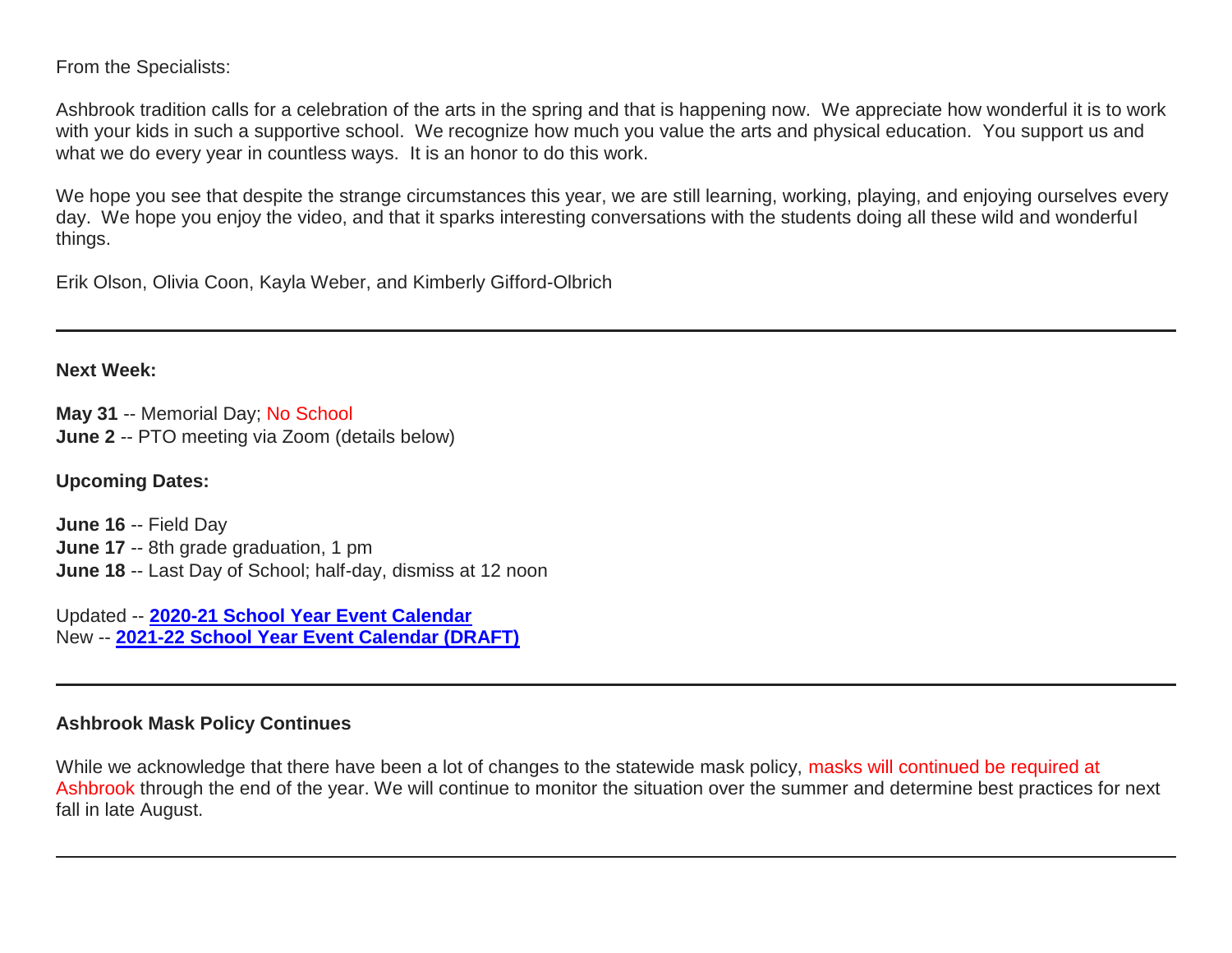## **Ashbrook Travel Policy Reminder**

We are following the Oregon Health Authority and **[Benton County Health Department guidelines](http://link.mystudentsprogress.com/ls/click?upn=n7jYKe39nC4PrVAw2BzaOolgU5XUleaJ61qfvNJxTW3uoi8RFzNYUfSc1qXdqajA34djZWrxIBJBxzp2whbybvqIYp3dDOkCDgKesziBdCnLKj4X5fOWo0F-2F461LFbAyuG12qu3CEEWEbpyBe394-2BW2dRByhI8M5oSui1imxmOc-3DjPAb_1PndbFfBoQGSZbxwXHHEexw3B2F0fG-2BUmuXm6a-2BX-2BzsT7ti3Jkkb26LgW1sW4QubRAhlCADc0zibS6cyEw2KCepQb4xi79b2G-2Fsmlu15SnlW2b-2BNn42U4fALW1veMTX-2Fn93-2BvrxZWu3Wag3cVjkD0E5UwVayyBvfrBKT-2FDjJvwhzOp2G-2BjoH6OX51-2BuazNkUFtxQ9t5rrZL5xa7sp0qXQb8RVczXGfpawixyjWBUthlaT6-2F67vaMyidNwJAyf6KaAu1-2FHRb0vqch7MpDn5lDFPd1eQDqYZ-2Bq-2FnoS2JlGau9ZUfptcsVEikiYvFiqZlmVkumzufeRgrUiPgARPfkOXAxDKQlt4M7wYT44dgYuLfJrcUhQ-2BiKg2VskfJSiBN0jzHGaW68ZRaD8TZ0U14o1NR0tS6VrRgPrmDWxH47w-2FyxF74-2FOg5RSHDhQKKV3GZ9N)** that recommend a 14-day quarantine if your unvaccinated student travels out of state over the Memorial Day break.

### **Robin Ippoliti Scholarship--Essay Contest Winner**

We are pleased to announce that we received several essays submitted for the Robin Ippoliti Scholarship. Congratulations to Keira Lin for being this year's recipient of the \$1000 scholarship award!

## **PTO Meeting June 2**

Come one, come all to the next PTO meeting! We'd love to have you join us and learn more about the PTO. Meetings are held the first Wednesday of every month at 9:00 am on Zoom.

When: Wednesday, June 2 at 9 am

# **Enrollment Update**

We will provide regular updates to our school community regarding student enrollment numbers for the 2021-2022 school year. If you have not already started the enrollment process for your student, their spot is no longer reserved. Based on that, here is the availability for each grade given our plan to implement the new distancing guidance next year:

| Grade              | <b>PS</b>           | <b>PKK</b> |    |    | 1st 2nd 3rd 4th |   | l5th | 6th | 7th | 8th |
|--------------------|---------------------|------------|----|----|-----------------|---|------|-----|-----|-----|
| Spots<br>available | $\rightarrow \star$ | ラォ         | 18 | 18 | 14              | 6 | 10   |     |     | 6   |

\*PS/PK are now able to be separate programs due to the high interest in enrollment.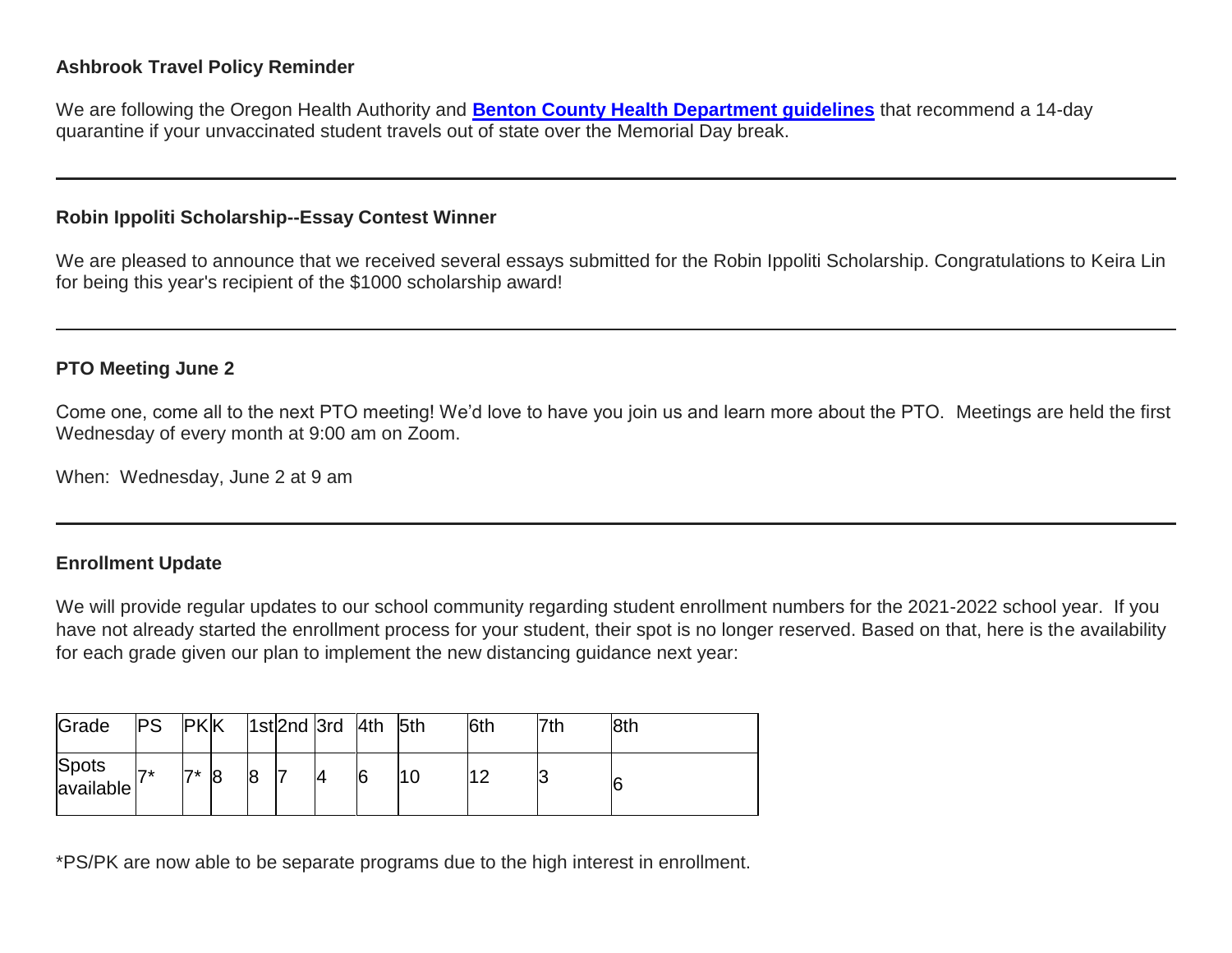**2021-22 Enrollment Links**:

**[Family Handbook](http://link.mystudentsprogress.com/ls/click?upn=n7jYKe39nC4PrVAw2BzaOolgU5XUleaJ61qfvNJxTW3uoi8RFzNYUfSc1qXdqajA34djZWrxIBJBxzp2whbybvqIYp3dDOkCDgKesziBdCm1u7J5UB6bwQicng-2BhFj8j9ZZ0Lb7IyRpSLLhbS8X-2BNE-2FsFTu5auQ5tTHoLi9o48o-3DzkmO_1PndbFfBoQGSZbxwXHHEexw3B2F0fG-2BUmuXm6a-2BX-2BzsT7ti3Jkkb26LgW1sW4QubRAhlCADc0zibS6cyEw2KCa5ARhkXAcCTpOHfoKM95N-2Fqwqfqu1AF1hOoufrxcSEYeFDdaW1iD5mP8iwvPPTkKq-2FOGcnmRx10hHVsUBo3hPKAcUcZL2TEENi7h9sMapU5bggqEFKeXO7yP4083m-2Byt-2B7AZyVdcXAC1UXw35Sv3g4dxC8plDtqGc60FacM4vcWt5gWSZ7-2FFqyLAYx0z02hPEwvMqnpQBrXdPd5aqB8LbD8iSvakJ0FuJKHrfcQwYZlj4duMzdptrgVs03fIwYLCp2AhetgKCtzpnBkBJfX92-2F8fW53f7tnE95Ojux7tT3ROd0bgS45i3YyV3zuZ1oueOLcxgWGPFjes05V6AfYWROkBlDt1FfmmNcIiRWFmzOT) [Enrollment Contract](http://link.mystudentsprogress.com/ls/click?upn=VTTLfIwNu5QFy05N-2BXKA7MM5XZ-2FaPNghD0e589AKGRWdKrXyK6-2Bm8bb1I1DfT5Io0Hv1qAH8mdM37znR5vOcFGB7DIQx2jp4xdjBwuqeZxT1Pjkge-2BjWLaV97kHLeMz5TQtiyRq8-2FrZ-2FtIkmMJcnCvTSbyF8-2BEnMtFIKrlq0nbyYLhMWqtk6N17cNuWkmBCi2eg-2FDcyJo-2FZoHU6aac7YTMbLoqiYM-2Bpq5ghj-2BCMqt1Q-3DKixN_1PndbFfBoQGSZbxwXHHEexw3B2F0fG-2BUmuXm6a-2BX-2BzsT7ti3Jkkb26LgW1sW4QubRAhlCADc0zibS6cyEw2KCc2q9JuzV0XgOtXGdfk-2F2YGH13ppgfE92VDRQrVzdobQ2qjuXulqB-2BJlBi86uKb-2Btbl0LFQjIQN3xeN7T03FlEcNnR-2FI1kVwG-2B3TKOHwE6gn5iDEdwBWCX8EtdFaVWD7MeLZCbiF0D1c0MSCIgmqu2DRkAsiquxfDRjjTOJxVZLLQGSnNBgneR4tEk2GtXWKKUa9ZvCRHZIBLq1pBj-2FziLMm5GD8E9Jn4o-2FUQhME7YZ3b3d34EbFQ22xf9fZV2L352X05mrqhDMyfH3xOKWdi-2FQxZ27d-2FUUtEhiwKFTHbTbInaiC0wGIYN7fT4GxgZS7gdj5twQ4eB3uyhNjjmguhg4TBpSDmqFKxxoMPlJS7eQd) [Payment Plans](http://link.mystudentsprogress.com/ls/click?upn=n7jYKe39nC4PrVAw2BzaOolgU5XUleaJ61qfvNJxTW3uoi8RFzNYUfSc1qXdqajA34djZWrxIBJBxzp2whbybvqIYp3dDOkCDgKesziBdClkeFpPmgMGrgcxNe5TC96odu91tl93IdUb7rzqL2LYFkOwDdym2keCOp3gkw-2Fos5E-3DNOPf_1PndbFfBoQGSZbxwXHHEexw3B2F0fG-2BUmuXm6a-2BX-2BzsT7ti3Jkkb26LgW1sW4QubRAhlCADc0zibS6cyEw2KCfb4lELFO4hfeKKBMkyoJ7FmdCQJf8DsWnBvKHvrhFU5P6vL-2Bmj8ifdKXpayBIzCp0iWncdWFW4hibnxjbYjsYIU8qY4HnQQgtQXQs9mZlBPqAWe-2FFsEMa8WMIfvYZmTslwLYpQ7vcKKoBLQsWwMvhoLlLJ3w6Jh-2BUCoX9uiZJTPmC66FmTS6HAmIWyGDlcjDNvgzkKpjtnxqRPQQr4fxH0oAqkRmCvgYTS-2FwolnBGLBPieXOGyG3haqZhsyjCiso1fTkQCivXYlVC4n4TiR43t0qD-2FBlF21Q0feg77643FO3MqQeKOfg2402UzWhBZLUHNx5DreDK8GTCKrQwpu8QMGUKFa40Gblw5WX3KQBSN3)**

#### **Deadlines**:

- 6/15 Early bird discount for lump sum tuition payments due
- 6/30 Lump sum tuition payments due
- 8/2 10-month payment plan begins

If you have questions regarding tuition payments, payment plans, tuition insurance, or financial aid please contact Elaine in the office.

# **Recommend Ashbrook and Receive \$100 as a Thank You**

Recommendations are the #1 reason other families come to Ashbrook. If you refer a family to Ashbrook and they go through the Admissions process, we will give you a \$100 credit toward your tuition or a \$100 gift card to your favorite store as a thank you for helping reinforce our enrollment efforts!

# **Summer Writing Workshop -- early bird pricing ends June 19**

Ashbrook is offering a Summer Writer's Workshop for current 4th-8th grade students. This opportunity is designed for students interested in reinforcing expository writing skills acquired during a year of distance learning, reducing the impact of summer loss, and entering the next grade "writing-ready." **Students are invited to take any or all of the 4 weeks offered**; the units run July 19-August 13, meeting 5 days a week, 8:30am to 12:30pm. Spots are available on a first come, first served basis and are open to Ashbrook and non-Ashbrook students.

For more information, click **[HERE](http://link.mystudentsprogress.com/ls/click?upn=n7jYKe39nC4PrVAw2BzaOolgU5XUleaJ61qfvNJxTW3uoi8RFzNYUfSc1qXdqajA34djZWrxIBJBxzp2whbybvqIYp3dDOkCDgKesziBdCmUFK611Dwx09bu-2FHGeGjMdYMdlKOkEJljN4aGLHb-2FYq2T0mejVJ9zz4sJVp9uFP1r-2FqIIxALPi9YeUjY-2FEHo0AABvg_1PndbFfBoQGSZbxwXHHEexw3B2F0fG-2BUmuXm6a-2BX-2BzsT7ti3Jkkb26LgW1sW4QubRAhlCADc0zibS6cyEw2KCUvsubwuZbhJpeQj4qVxoR5JObD9RsRTiYolX0-2B7UQENtD62-2Fz6NTewPXqXDRWvi4BQ7zz-2BYkmJ4U7X17Bb84UjHh3B9o4e-2BFWOZefIHA-2BDP6eaAFEedL2SvITqzE1H1p4TyylEuFYaSJ-2B8b0z4NKqJCUIW0RUVXUOaQ45EdfQ0bLS3JHmjn084c-2FW-2Bd5AJZJCuOVqDi13T3OHUzwLyIWlTIN8iLeK9OdwOf6GGKAcbXkDhuoY0oTGg5wKmiA9-2BZu2aV-2F8H7zywP4ZU-2FDUHNGjhPlsuMXteGQax7sGcFmQwVoaBn-2FcsXbkwBmgZMh22OMKKAom6Y53ubcPCbZhW7gsEqXrPGppe19uZToL6jp-2Bqr)** for the full information flyer or complete the registration form **[HERE](http://link.mystudentsprogress.com/ls/click?upn=qkro44VJaETWQ07zA-2B-2FiE0363Dmsi-2F5FxyhrW5Y7wr4-3DaC2T_1PndbFfBoQGSZbxwXHHEexw3B2F0fG-2BUmuXm6a-2BX-2BzsT7ti3Jkkb26LgW1sW4QubRAhlCADc0zibS6cyEw2KCVihVF0b9QKZRIM-2FqXXmqeS28IfG-2BBknAJqA6MDOfnIhK9W2IZYxjAVBMcrbsTGmMXyVTP7BzaT629clHdZhXDTopYnlOsQkI8HDeDX4Pz7Kmly7KD3ke1FN7-2BJG67f1MuKo-2FCOXzdpi45U2vCP36SSznyncEHpB1v1ioozn7MDiem3zw36c1PoE7EsrNpMYf2RQlmGp1VUMjsYwOrHa68-2BwLWX7OE14jwBmos2Vb1q6k19YRZkycKoYSoykfEeJ7KboZpsUUP-2BCfuDQdkvUD4Twbi-2F8ZjPbRbPr-2FIrhBNdGbPCIe0nZiwa0zw5vzh3-2Bs5ryJqpbTHW3fzLKZU18qq2Jr1ti-2FrBk1vIeQ46F6yuk)**.